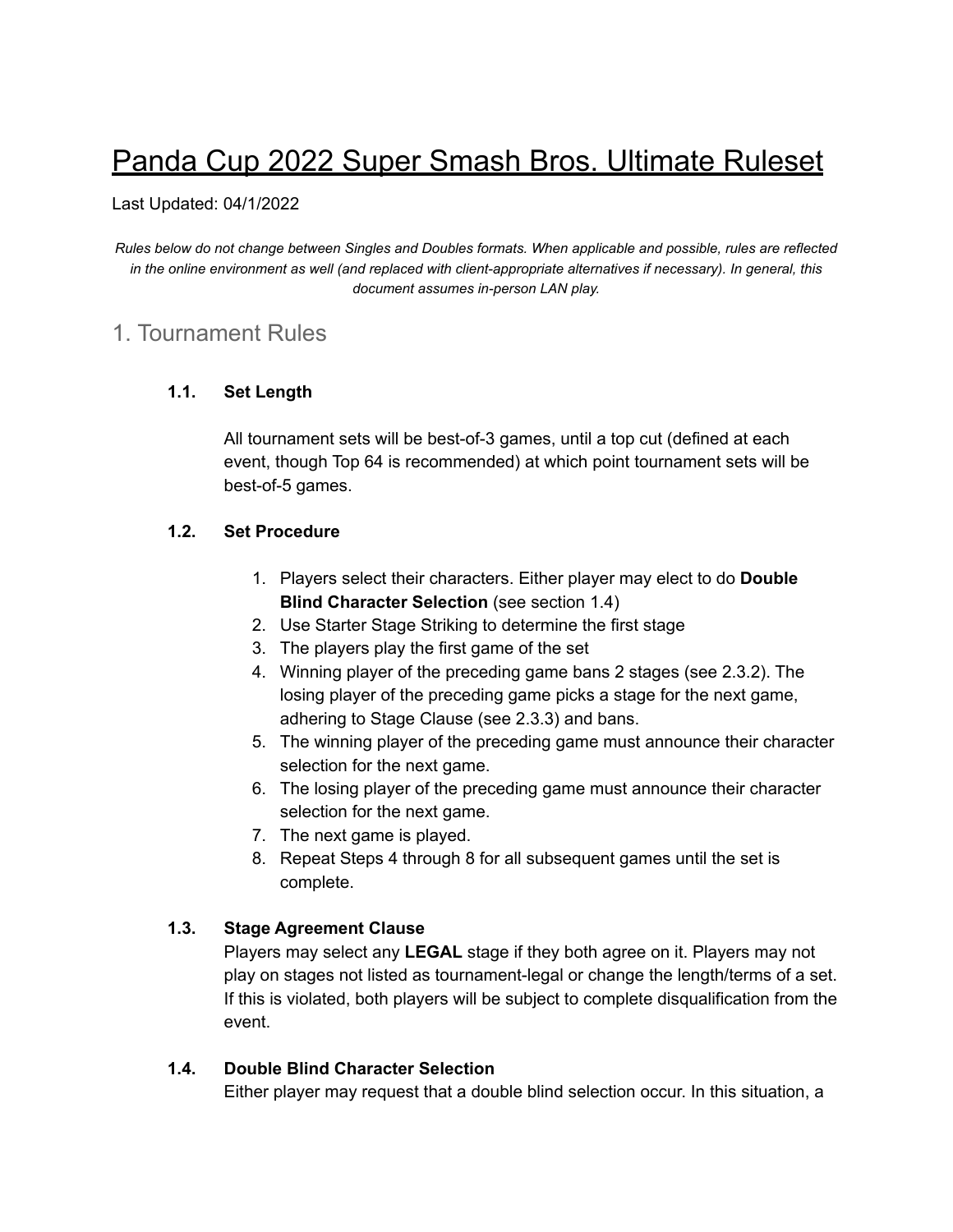referee or third party will be told, in secret, of each player's character choices for the first round. Both players are to then select their first round character, with the referee validating the character selections.

### **1.5. Stage Striking**

Players play a best-of-1 Rock-Paper-Scissors, and the winner may choose to either strike first or strike second. Stages are stuck in a P1-P2-P2-P1 order.

# **1.6. Pausing and the Home Button**

Pause setting is to be set to off. However, if it is not, pausing is only legal while either player remains upon their OWN respawn platform, and only for the purpose of summoning a tournament official or in the case of a controller malfunction. All other pauses will incur a stock loss to the player who pauses the game. If the pause causes the opponent to lose a stock, the pausing player receives a game loss. This rule also applies to controllers which cause the game to revert to the Switch home screen.

#### **1.7. Stalling**

Stalling, or intentionally making the game unplayable, is banned and is determined at the discretion of tournament staff. Stalling includes but is not limited to becoming invisible, continuing infinites past 300%, and placing yourself a position on the stage that your opponent can never reach. Stalling will result in a forfeit of the game for the player that initiated the action.

#### **1.8. Self-Destruct Moves**

If a game ends with a self-destruct move, the results screen will determine the winner. If a sudden death occurs, a standard play-off game occurs (see 1.9).

#### **1.9. Sudden Death**

If a game goes to Sudden Death, the winner is determined by stocks and percentage at the time the game ends. If both players are tied in stocks, the player with the lower percentage is the winner. In the event of a percentage tie, or a game in which both players lose their last stock simultaneously, a 1-stock tiebreaker will be played with a 3-minute time limit. The results of an in-game 300% Sudden Death do not count. If Sudden Death occurs in a Sudden Death game, this process is repeated.

#### **1.10. Stock Sharing**

Taking a partner's stock is allowed in Doubles.

#### **1.11. "Grab and Go" Clause**

In Doubles, players may not switch controllers with their teammate.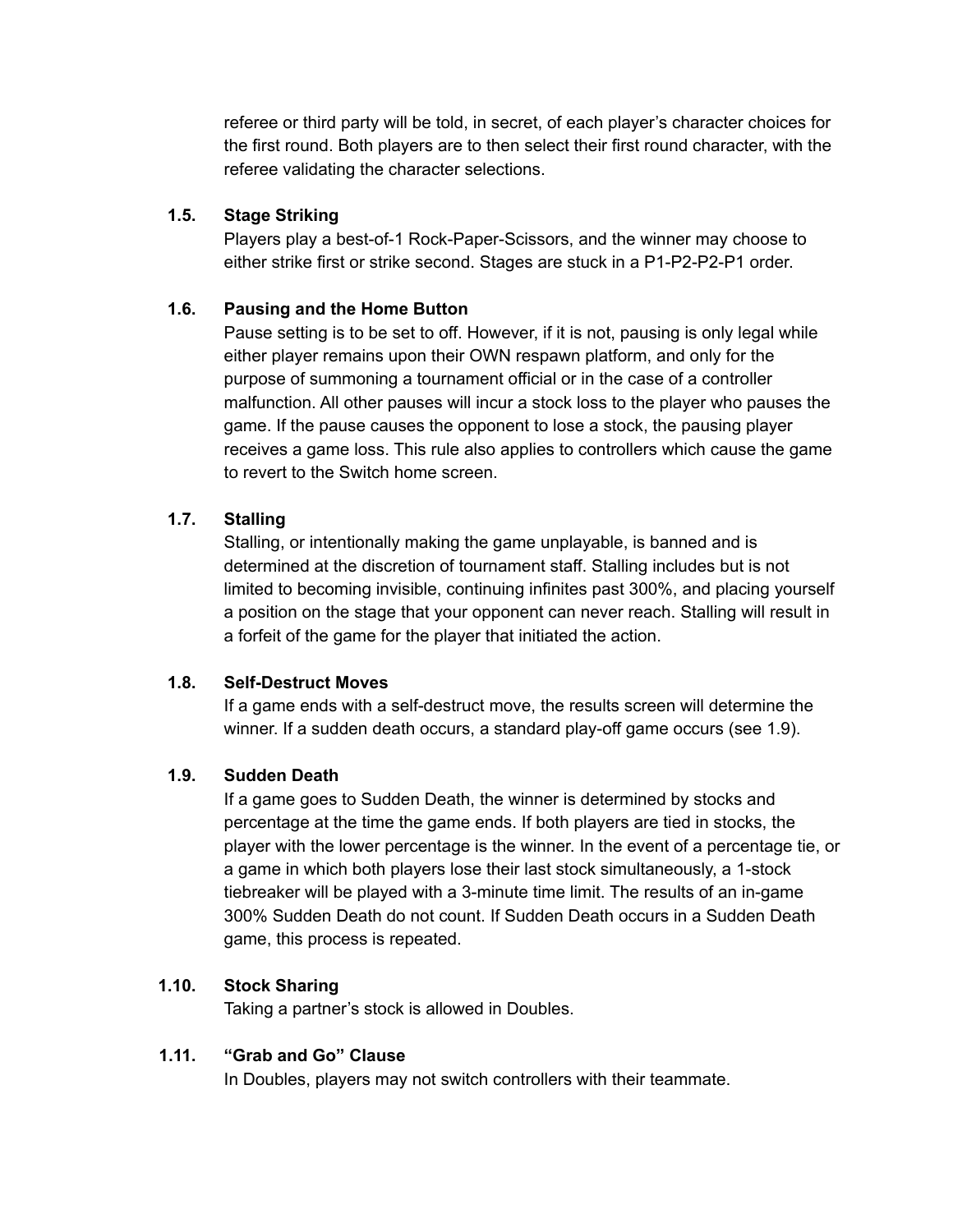#### **1.12. Missing Teammate Clause**

If a player's teammate is not present for a game, the match may not continue until their teammate arrives. They may not play a 2v1 or play with a CPU.

#### **1.13. Alting**

You will be immediately disqualified from the tournament with no refunds if you are found using an alternate tag/tags and/or hide your identity to manipulate the bracket/seeding. The only exception to this rule is if the player notifies a TO of their tag change before the registration end date.

#### **1.14. Character Color/Team Color Selection**

If there is a dispute in character colors or team colors (e.g. both players want to use green Fox), the players will play one RPS game to determine who gets the color.

#### **1.15. Team Color Clause**

When in Doubles play, players may require both teams to choose character costumes that are similar to their team color. Example: 2 ROB players on red team would use the Red ROB and the ROB with red arms if requested. In the case of a character that doesn't have a color option (e.g.: there is no blue Fox color), we recommend those teams use a similar color that is available to that character within reason.

#### **1.16. Color Request Clause**

In any bracket event, players may request that their opponent change colors to accommodate colorblindness or if their color is indistinguishable from the other team color or the stage background. The request must be made before the game starts, and all players are required to comply with these requests. Example: requesting Cloud to pick green team to be able to distinguish when limit is charged, or having Mr. Game and Watch choose a non-default alt to improve visibility on Lylat Cruise.

#### **1.17. Warm-ups**

Warm-up periods, button checks, and "handwarmers" may not exceed 60 seconds on the game clock. Violation of this rule may result in a game loss at the discretion of the TO.

#### **1.18. Counterpicking**

Each player who lost the previous game is given 30 seconds after bans are selected to notify their opponent of their counterpick. If no counterpick is selected in this time frame, a judge should be engaged and the counterpicking player will receive a game loss.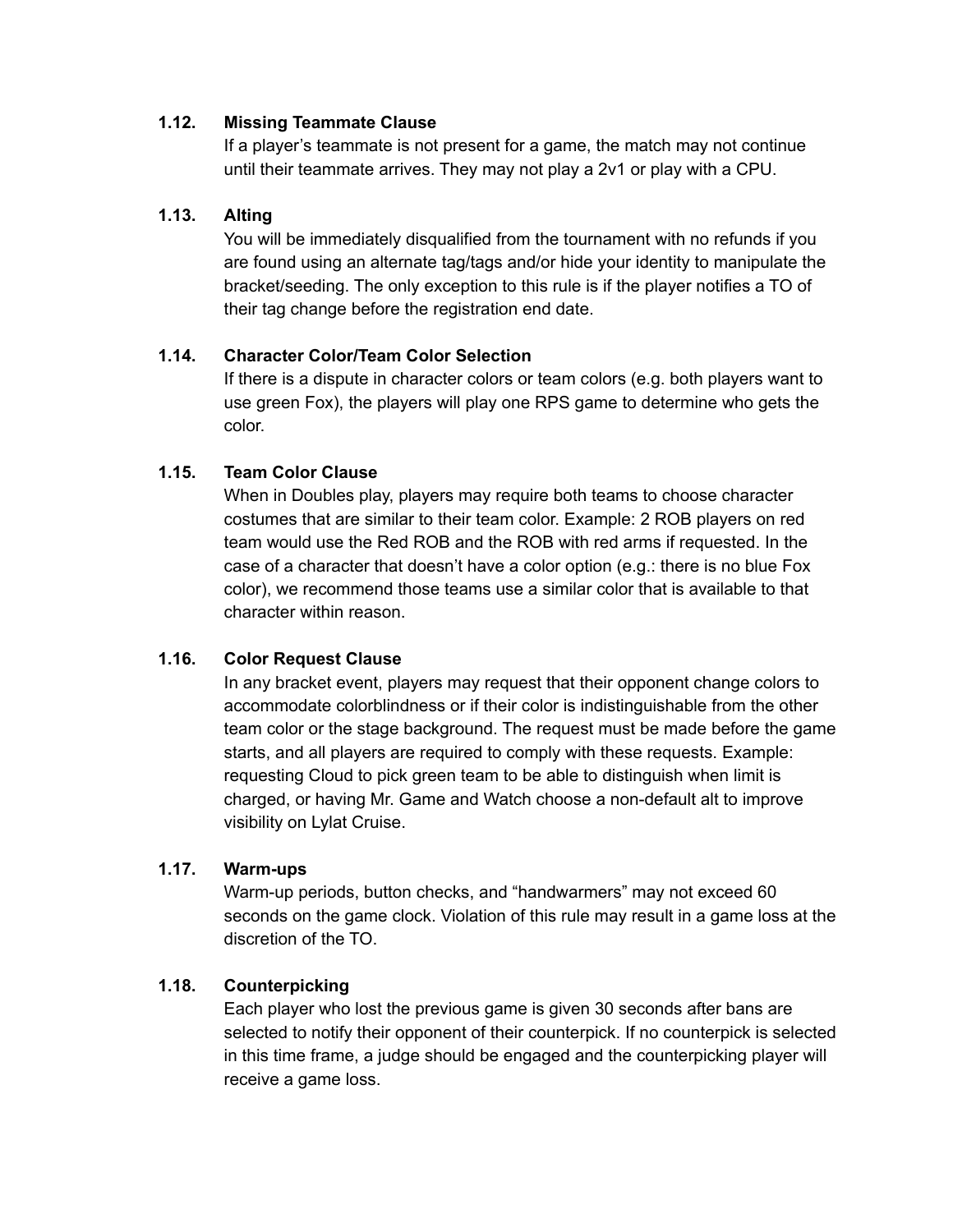### **1.19. Coaching Violations**

Coaching is defined as an attempt to give advice to any player during a tournament set. Coaching is not permitted during the duration of a tournament set, whether during a game or in-between games in a set. (The only exception to this is when a Grand Finale reset occurs; in this instance, players are given a two-minute break in which coaching may occur.) Tournament staff reserves the right to judge on what is deemed "coaching" and the severity of the violation. If coaching occurs during this window, the coaching party will receive penalties as outlined below:

- **1st offense (minor)**: Verbal warning to the player and the coach. This warning persists for the entire event.
- **2nd offense (major)**: Player receives a game loss and/or the coach is removed from the tournament station.
- **3rd offense (severe)**: Coaching party receives complete disqualification and removal from the event.

#### **Cheering vs. coaching**

**Cheering** - Nondescript statements such as "Let's go!", "you got this!", or "mess them up!". These are not violations. These are not seen as coaching violations, as they do not qualify as advice that can be applied to gameplay.

**Coaching violation** - Specific statements pointing out habits, specific options, or timings such as "Watch for his neutral getup!," "His waft is almost ready!" or "He keeps rolling!"

#### **1.20. Tardiness**

Anyone who is not present for their set by 15 minutes past the scheduled start time is subject to a total disqualification from the event.

#### **1.21. Collusion**

Players suspected of colluding may be immediately disqualified from the tournament. This includes intentionally throwing a game, splitting a payout, or committing any other form of bracket manipulation. The TO reserves the right to deny payout of event winnings to any player suspected of colluding.

# **1.22. Misinterpretation/Misconfiguration**

Games or sets are not to be replayed due to a misinterpretation of the rules OR misconfiguration of game settings, excluding a short window for player-specific settings (see below). Game settings should be configured according to section 2.1. It is the players' responsibility to ask the TO for any clarification of the rule set in the event of a disagreement, and the outcome of a game or set will not be changed after the fact unless under extreme circumstances.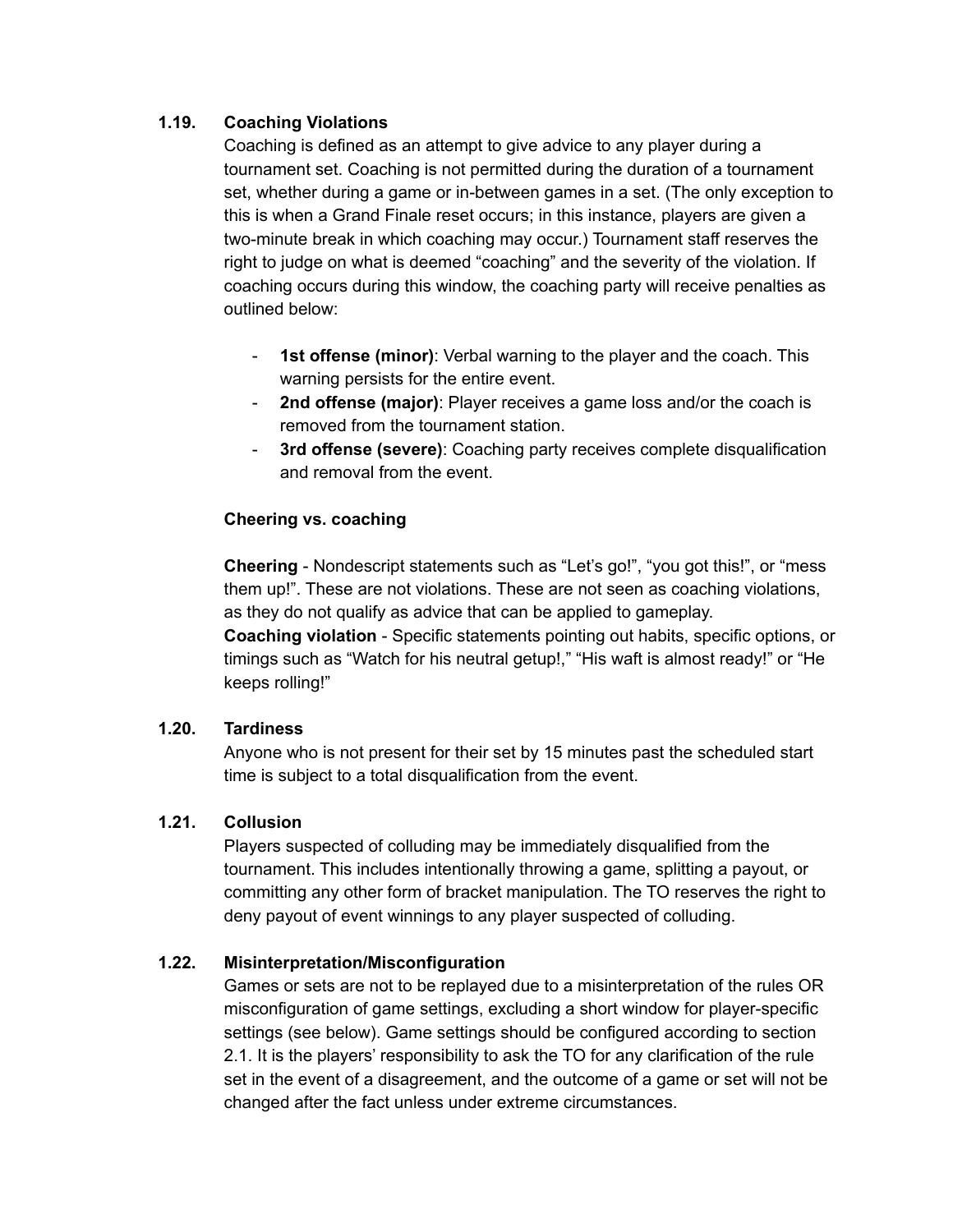In the event players begin a game with misconfigured player-specific controls (controller settings, etc.), players may not back out of a game to correct their settings once ten seconds have passed. After this time limit has passed, players must use their misconfigured settings, subject to tournament staff discretion.

### **1.23. Force Majeure Clause**

Any game interrupted by external, impartial conditions (e.g. power gets cut, safety concerns arise, AV cords get disconnected, etc.) shall be reset and replayed.

# **1.24. Final Rulings**

If any unforeseen situations occur, judgment of tournament staff is final. Rules may be altered between phases of a tournament in the best interests of the event. (Example: A game-breaking glitch is discovered on a stage mid-tournament that could be exploited. The stage may need to be removed from legal play for the remainder of the event.)

# 2. Game Rules

# **2.1. Game Settings**

- Stock and time are set to 3 stock and 7 minutes for Singles and Doubles
- Final Smash Meter: Off
- Spirits: Off
- Damage Handicap: Off
- Stage Selection: Anyone
- Items: Off and None
- First to: 1 Win
- Stage Morph: Off
- Stage Hazards: Off
- Team Attack: On
- Launch Rate: 1.0x
- Underdog Boost: Off
- Pausing: Off
- Score Display: Off
- % Show Damage: Yes
- Custom Balance: Off
- Echo Fighters: Separate
- Radar: Big
- Teammate Highlight: On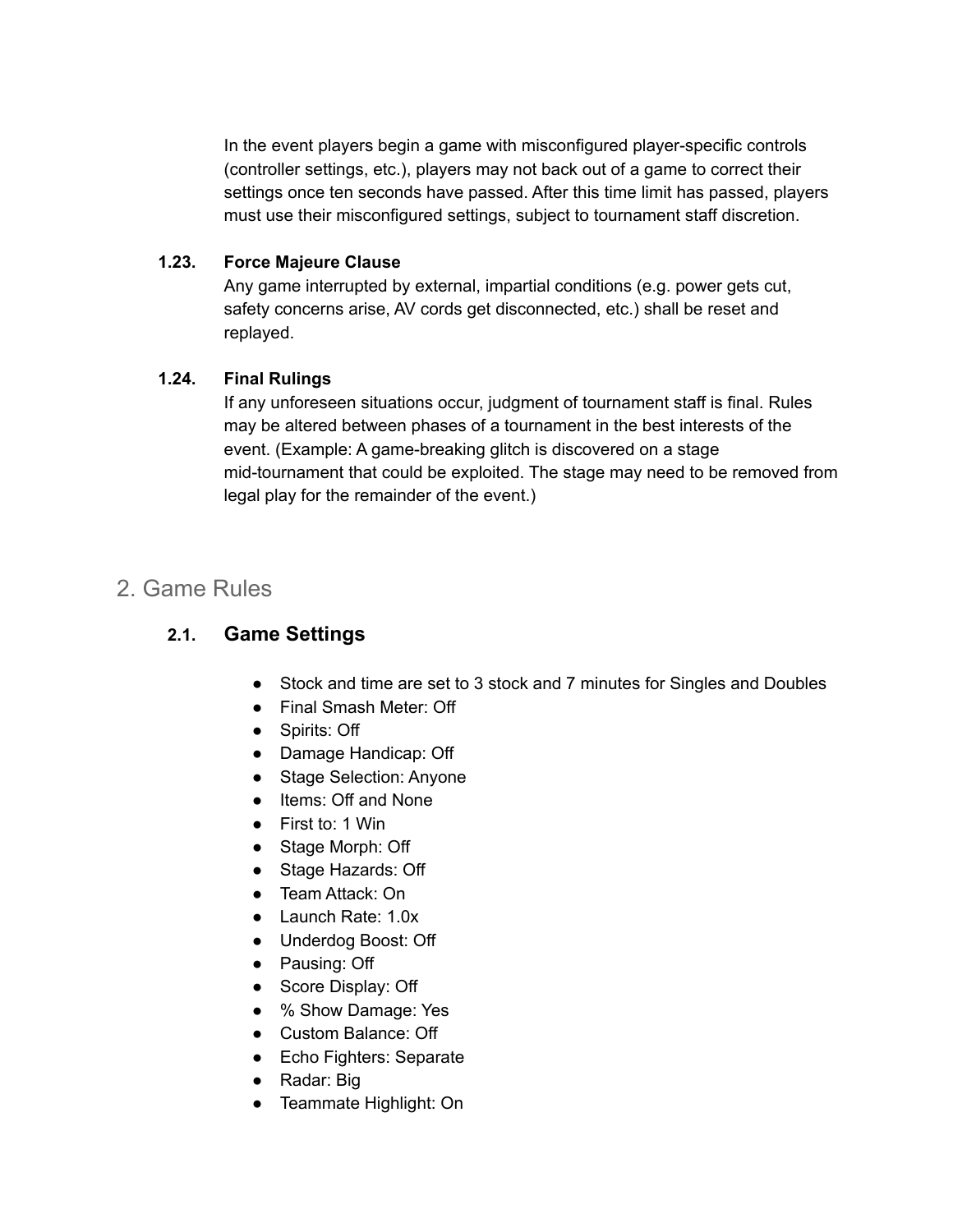● Mii Fighters: All moveset combinations are legal

# **2.2. Stage List**

# **Starter Stages**

- Battlefield
- Final Destination\*
- Pokémon Stadium 2
- Smashville
- Town & City

# **Counterpick Stages**

- Kalos Pokémon League
- Lylat Cruise
- Small Battlefield

\* The only acceptable alternative form of Final Destination (chosen through the Omega Form option on stage select) is Wuhu Island Omega.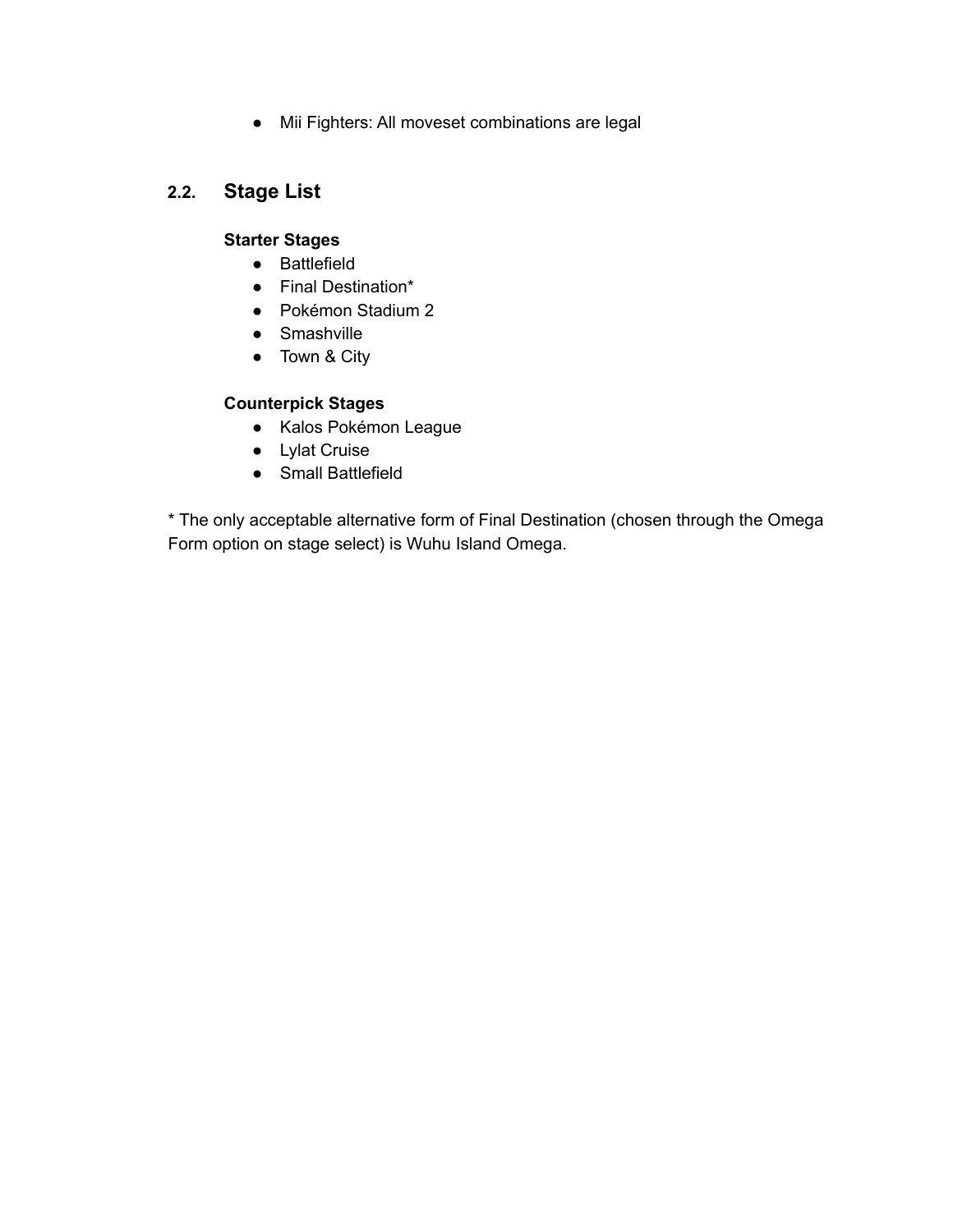# **2.3. Additional Rules**

# **2.3.1. Starter Stage Striking**

See section 1.5 for details on choosing who strikes first. Players may strike from the legal stages (each person strikes stages in a P1-P2-P2-P1 format) to determine the starting stage for the first game. If Final Destination is chosen, either player may require that it be played on Wuhu Island Omega.

# **2.3.2. Counterpick Stage Banning**

After each game of the set, before counterpicking, the player who won the previous game may ban two stages from the full stage list. These bans do not persist throughout the set. The loser of the previous game then chooses from the remaining stages, barring the most recent stage that that player has won on during the set (see 2.3.3). If Final Destination is chosen as a counterpick, either player may require that it be played on Wuhu Island Omega.

# **2.3.3. Stage Clause**

A player/team may not counterpick the stage they most recently won on during that set.

# **2.3.4. Controllers**

For ease of access, tournament staff recommends the use of the Nintendo Gamecube controller. However, the Switch Pro controller and Joy Cons (and third-party equivalents) are all permitted control options. All third-party controllers that have turbo/macro options are banned. Box variants of the GameCube controller are permitted so long as they do not have macros/turbo functions enabled.

# **2.3.5. Controller Interference**

If your controller is found to be the cause of disruption to the tournament (mid-game or otherwise), you are subject to complete disqualification from the event.

# **2.3.6. Glitch Clause**

If anything occurs within any game that results in unforeseen consequences (e.g. characters become invisible, sudden teleportation occurs, characters become affixed to other bodies, etc.), gameplay should continue uninterrupted unless the change renders the game unplayable